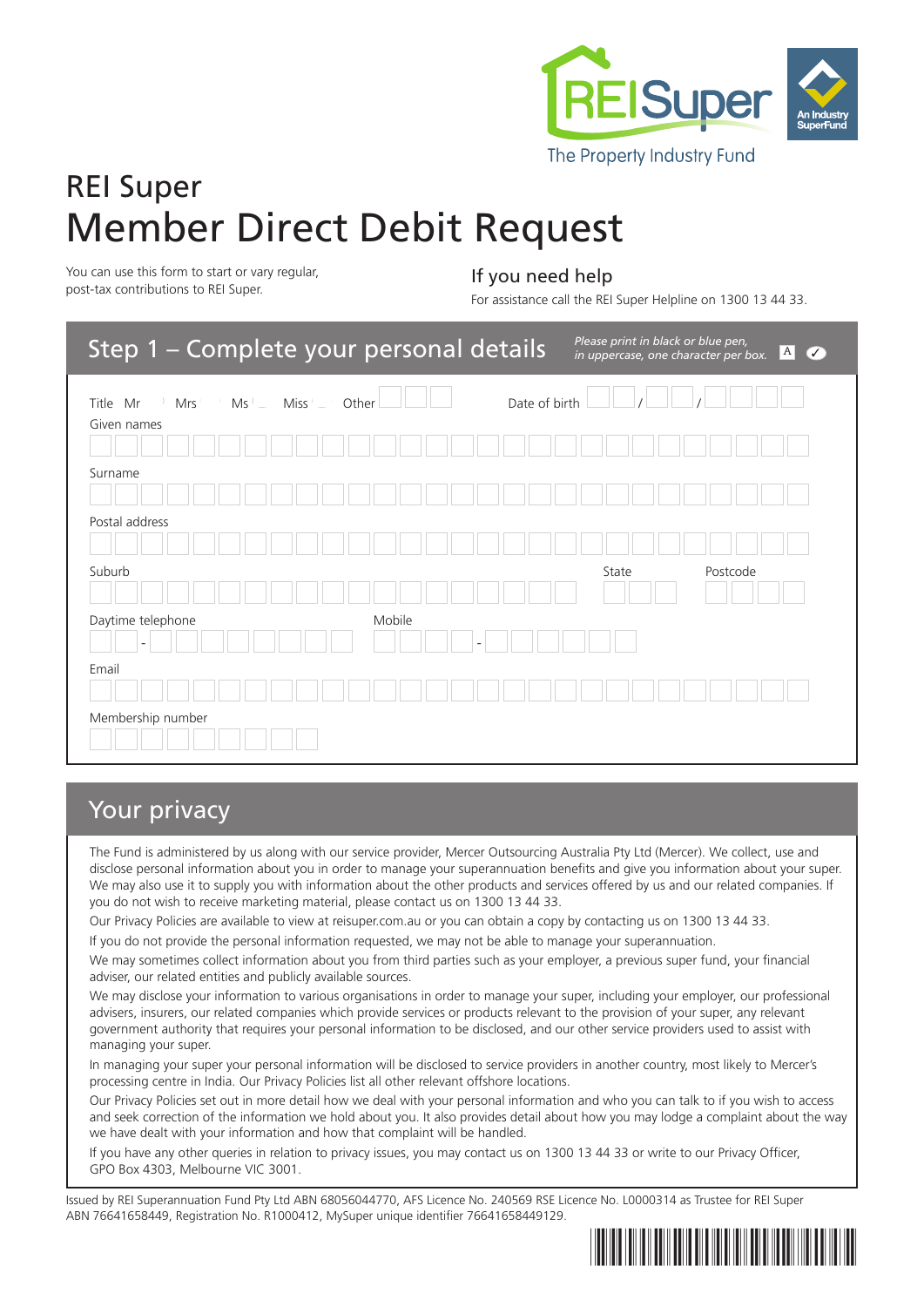### Step 2 – Specify your contribution account

Please deduct  $\oint$   $\Box$   $\Box$   $\Box$   $\Box$  (as post-tax member contributions in my member account).

Every *(select an option* ✓ *)* month fortnight

Please contact the REI Super Helpline on 1300 13 44 33 for the relevant form if you wish to make any other type of contribution (other than post-tax member contributions via direct debit).

# Step 3 – Request for direct debit

I request that the contribution above (in Step 2) be paid by way of direct debit from my account conducted with:

| Name of institution                                                                             |  |  |  |  |  |  |
|-------------------------------------------------------------------------------------------------|--|--|--|--|--|--|
| Branch                                                                                          |  |  |  |  |  |  |
| Account name                                                                                    |  |  |  |  |  |  |
| <b>BSB</b>                                                                                      |  |  |  |  |  |  |
| Account number                                                                                  |  |  |  |  |  |  |
| Direct debits can only be made from personal bank accounts (not business or employer accounts). |  |  |  |  |  |  |

# Step 4 – Sign the form

By signing this form I:

- understand that this request will replace any direct debit instructions I have provided to REI Super
- acknowledge that regular direct debits will be deducted in accordance with my election in Step 2 above. Monthly direct debits will occur on the 20th of each month; fortnightly direct debits will occur every 14 days commencing from the next regular cycle after this request form has been processed. If the direct debit is due on a non-business day then the direct debit will be on the next business day
- acknowledge that this direct debit arrangement is governed by the terms of the direct debit request service agreement
- have read and understood this form
- understand that the information contained in this form will be handled by the trustee to process my contributions
- understand that in processing the contributions my personal information may be disclosed to or accessed by administrators, government bodies, my employer and other parties as required
- understand and consent to my information being collected, disclosed and used in the manner set out in this form.

To action your direct debit request the signatures of all account holders are required if you have a joint financial institution account:

| Signature |                                                                                    | Date |  |  |
|-----------|------------------------------------------------------------------------------------|------|--|--|
| Signature | Please return your completed form to REI Super, GPO Box 4303, Melbourne, VIC 3001. | Date |  |  |